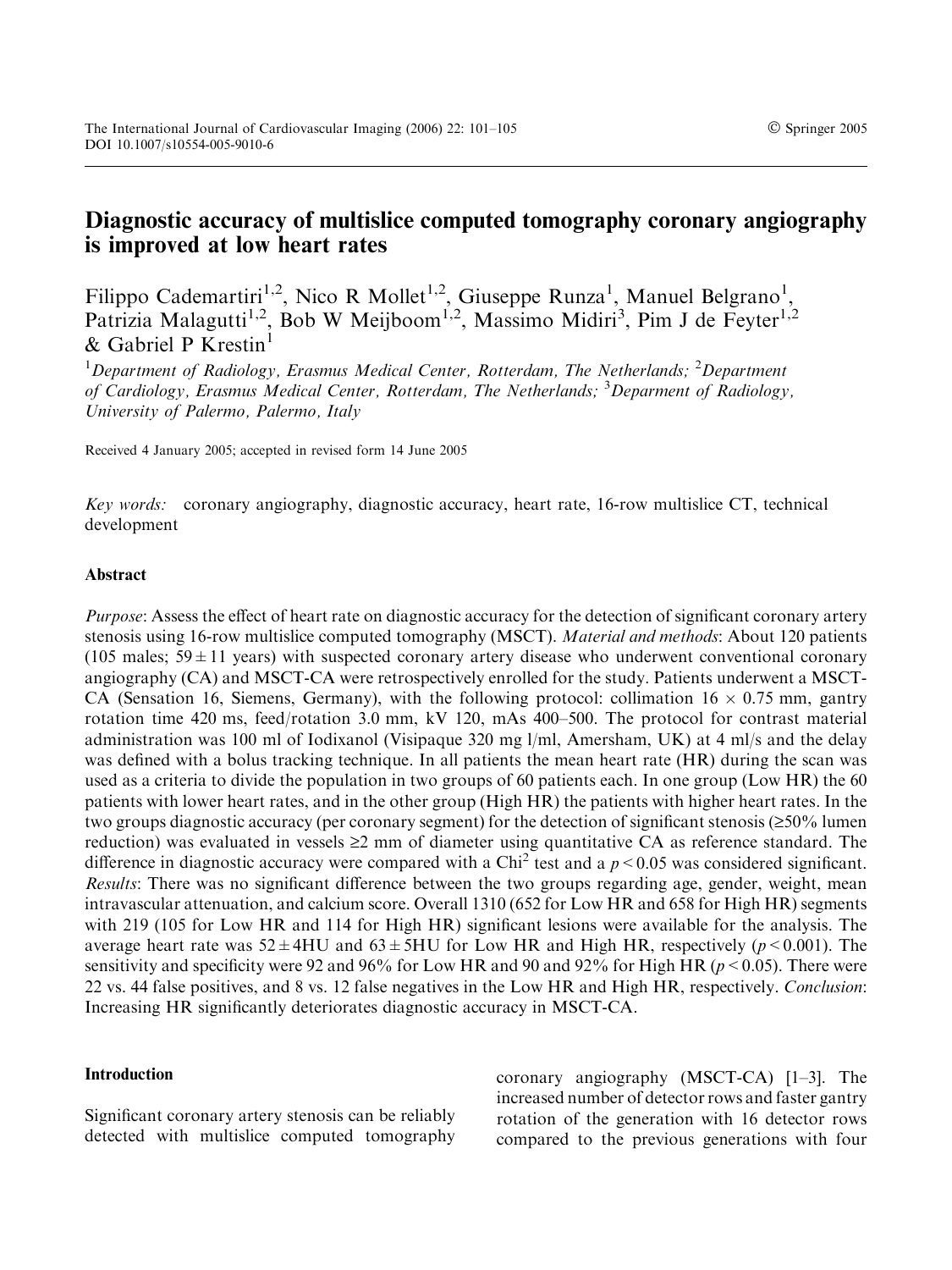detector rows have improved the diagnostic performance. Nevertheless, HR remains a relevant issue able to influence the diagnostic performance [4, 5].

The aim of our study was to compare diagnostic accuracy of 16-row MSCT-CA in the detection of significant coronary artery stenosis in two groups of patients with different HR.

### Material and methods

We retrospectively enrolled for the study 120 patients (105 males  $59 \pm 11$  years) who previousily underwent both conventional coronary angiography (CA) and MSCT of the coronary arteries (calcium score and coronary angiography) to compare the diagnostic accuracy of either techniques to detect coronary artery disease. Inclusion criteria were: regular heart rate with sinus rhythm, and the ability to hold the breath for 20 s. Exclusion criteria were: contra-indications to intravenous administration of iodinated contrast material, patients with previous bypass surgery. Age, gender, weight, and mean heart rate during the scan were collected. A single oral dose of 100 mg metoprolol was administered 1 h before the scan if the heart rate was  $\geq 65$  beats/min.

A calcium score scan was performed with the following parameters: collimation  $16 \times 1.5$  mm, gantry rotation time 420 ms, feed/rotation 6.0 mm, effective slice width 3mm, increment 1.5 mm, kV 120, eff. mAs 150.

The MSCT-CA scan (Sensation 16, Siemens, Germany) was performed with the following parameters: collimation  $16 \times 0.75$  mm, gantry rotation time 420 ms, feed/rotation 3.0 mm, effective slice width 1 mm, increment 0.5 mm, kV 120, eff. mAs 400–500. The protocol for contrast material administration was 100 ml of Iodixanol (Visipaque 320 mg/ml, Amersham, UK) at 4 ml/s and the delay was defined with a bolus tracking technique.

Three standard temporal windows were set at  $-350$  ms,  $-400$  ms, and  $-450$  ms before the next R wave for ECG-gated retrospective reconstruction by a single observer. The same observer, a radiologist with 3 years of experience in this field, selected the dataset with least residual motion for the final evaluation.

For the evaluation, coronary arteries were divided into segments according to the AHA classification [6]. A single observer, unaware of the MSCT results, classified all coronary segments as  $\leq$  2 and  $\geq$  2 mm diameter using a quantitative coronary angiography (CA) algorithm (CAAS, Pie Medical, The Netherlands). Only segments classified as  $\geq 2$  mm were considered for comparison with MSCT. The severity of coronary stenoses was quantified in two orthogonal views, and a stenosis was classified as significant if the mean lumen diameter reduction was  $\geq 50\%$ .

Coronary calcium score was assessed with a dedicated software application (CaScore, Siemens, Germany). The overall Agatston score was recorded in each patient. Two observers with 3 years of experience in this field, blinded to the results of conventional coronary angiography, independently evaluated all MSCT-scans. All branches  $(>2$  mm lumen diameter) of the coronary tree were evaluated for the presence of significant  $(\geq 50\%$  diameter reduction) obstructive stenoses. Segments with stents were excluded from analysis. Maximum intensity projections were used to identify coronary lesions and multiplanar reconstructions to classify lesions as significant or not-significant. Disagreements were resolved by consensus.

The median (57 bpm) of the mean HR during the scan in overall patients was found and used to divide the population in two groups of 60 patients each. In the first group (defined as: Low HR) were clustered all the patients with the lower mean HR, and in the second group (defined as: High HR) the patients with the higher mean HR.

Interval data were expressed as mean and standard deviation. Diagnostic accuracy was expressed

|                                                                                                                        | Low                                                                  | High                                  |
|------------------------------------------------------------------------------------------------------------------------|----------------------------------------------------------------------|---------------------------------------|
| Number of patients<br>Mean age (years)<br>Male/Female<br>Mean heart rate (bpm)*<br>Mean calcium score (Agatston score) | 60<br>$58 \pm 11$<br>54/6<br>$52 + 4$<br>$213 \pm 452$ 379 $\pm 675$ | 60<br>$59 \pm 10$<br>51/9<br>$63 + 5$ |
| Mean weight (kg)                                                                                                       | $71 + 8$                                                             | $71 \pm 10$                           |

bpm = beat per minute.  $\frac{*p}{0.01}$ .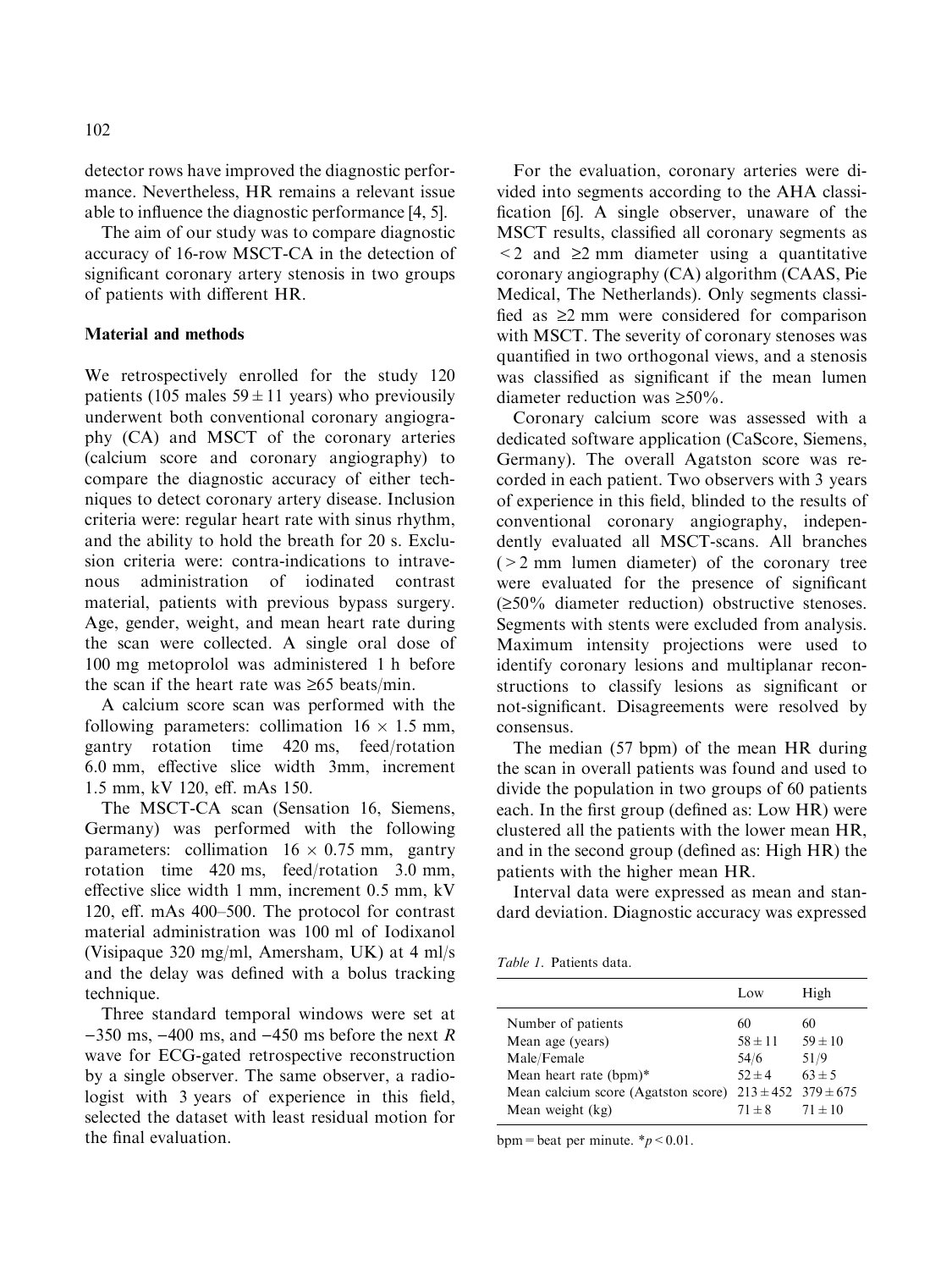| AHA Segment       |  | <b>SDS</b>          | Sensitivity       |                                | Specificity                                                                                                                                                                                                                                                                                                                                    |                | $_{\rm{peV}}$                                                                                                                              |                                | $_{\rm \widetilde{E}}$                               |                 |
|-------------------|--|---------------------|-------------------|--------------------------------|------------------------------------------------------------------------------------------------------------------------------------------------------------------------------------------------------------------------------------------------------------------------------------------------------------------------------------------------|----------------|--------------------------------------------------------------------------------------------------------------------------------------------|--------------------------------|------------------------------------------------------|-----------------|
|                   |  |                     |                   | ≖                              |                                                                                                                                                                                                                                                                                                                                                |                |                                                                                                                                            |                                |                                                      | Ξ               |
| RCA proximal      |  |                     | $(00 (78 - 100))$ | $100(76-100)$                  | $95(83 - 99)$                                                                                                                                                                                                                                                                                                                                  | $(001 - 100)$  | 88 (63–99)                                                                                                                                 | $(00(76-100))$                 | $100(91-100)$                                        | $100(91 - 100)$ |
| <b>CA</b> middle  |  | ≌                   | $(00(75-100))$    |                                | 91 $(76-98)$<br>100 $(90-100)$                                                                                                                                                                                                                                                                                                                 | 88 (71-96)     | 81 (54-97)                                                                                                                                 | 82 (59-96)                     | $(001 - 68)$ 00                                      | 97 (82-99)      |
| <b>RCA</b> distal |  |                     | $100(29-100)$     | 95 (73–98)<br>80 (28–99)       |                                                                                                                                                                                                                                                                                                                                                | 93 (80-98)     | $100(29-100)$                                                                                                                              | 57 (18-96)                     | $100(90-100)$                                        | 97 (86-99)      |
| ACc               |  |                     | $(00(2-100)$      | $(66-1)$ 05                    | $100(90-100)$                                                                                                                                                                                                                                                                                                                                  | 97 (85-99)     | $100(2-100)$                                                                                                                               | $\frac{50(1-99)}{100(39-100)}$ | $100(90-100)$                                        | 97 (85-99)      |
| Left main         |  |                     | $(00(2-100))$     | $100(39-100)$                  | $100(93-100)$                                                                                                                                                                                                                                                                                                                                  | $(001 - 50)$   | $100(2-100)$                                                                                                                               |                                | $100(93-100)$                                        | $100(93-100)$   |
| AD proxima        |  | $\overline{\infty}$ | 94 (72-99)        | $90(68-95)$                    |                                                                                                                                                                                                                                                                                                                                                | $(06-50)$ 08   |                                                                                                                                            |                                |                                                      | 66-62) +6       |
| AD middle         |  | $\infty$            | 94 (72-99)        | $100(80-100)$                  |                                                                                                                                                                                                                                                                                                                                                | 81 (63-91)     |                                                                                                                                            | 69 (48-91)<br>71 (48-92)       | 98 (86–99)<br>97 (84–99)<br>96 (84–99)<br>97 (85–99) | 100 (88-100     |
| AD distal         |  | 3                   | $33(0 - 95)$      | $100(15-100)$                  |                                                                                                                                                                                                                                                                                                                                                | 94 (83-98)     |                                                                                                                                            | $40(5-95)$                     |                                                      | $100(92-100)$   |
| Ist diagonal      |  |                     | $67(9-98)$        | 40 (5-92)                      | $\begin{array}{l} (66-08) \\ (6-2) \\ (6-2) \\ (6-18) \\ (6-18) \\ (6-18) \\ (6-9) \\ (6-9) \\ (6-9) \\ (6-9) \\ (6-9) \\ (6-9) \\ (6-9) \\ (6-9) \\ (6-9) \\ (6-9) \\ (6-9) \\ (6-9) \\ (6-9) \\ (6-9) \\ (6-9) \\ (6-9) \\ (6-9) \\ (6-9) \\ (6-9) \\ (6-9) \\ (6-9) \\ (6-9) \\ (6-9) \\ (6-9) \\ (6-9) \\ (6-9) \\ (6-9) \\ (6-9) \\ (6-9$ | $82(64-93)$    | $34 (72-99)$<br>$34 (72-99)$<br>$34 (72-99)$<br>$35 (4-99)$<br>$36 (4-99)$<br>$36 (48-98)$<br>$36 (48-98)$<br>$36 (48-98)$<br>$75 (34-98)$ | $25(3-87)$                     |                                                      | 90 (73-97)      |
| 2nd diagonal      |  |                     | $(00(2-100))$     | $\mathop{\mathsf{Z}}\nolimits$ |                                                                                                                                                                                                                                                                                                                                                | 96 (77-99)     |                                                                                                                                            | $(66-0)$                       | $100(86-100)$                                        | $100(83-100)$   |
| LCX proximal      |  |                     | $(66-52)$ 06      | (47-97)                        | 95 (83-99)                                                                                                                                                                                                                                                                                                                                     | $(74 - 95)$    |                                                                                                                                            | $54(25-91)$                    | 66-98) L6                                            | $(66-28)$ 86    |
| Ist margina       |  |                     | 86 (42–99)        | 89 (51-99)                     | 96 (84-99)                                                                                                                                                                                                                                                                                                                                     | $95 (82 - 99)$ |                                                                                                                                            | $(80(44-98))$                  | $(66-28)$ 86                                         | 97 (86-99)      |
| $CX$ middle       |  |                     | $00(66-100)$      | $67(22 - 97)$                  | 90 (75-97)                                                                                                                                                                                                                                                                                                                                     | 98 (87-99)     | $(38-94)$                                                                                                                                  | $(66 - 82)$ 08                 | $100(89-100)$                                        | 95 (84-99)      |
| 2nd margina       |  |                     | $50(1-99)$        | $100(29-100)$                  | 96 (81-99)                                                                                                                                                                                                                                                                                                                                     | 91 (70-98)     | $(66-1)$ 05                                                                                                                                | $60(14-96)$                    | 96 (81-99)                                           | $100(83 - 100)$ |
| РIJЗ              |  |                     | $(00(2-100))$     | ž                              | $00(59-100)$                                                                                                                                                                                                                                                                                                                                   | $(59 - 100)$   | $(00(2-100))$                                                                                                                              | ≨                              | $(001 - 65)$ 00                                      | $100(59-100)$   |
|                   |  |                     |                   |                                |                                                                                                                                                                                                                                                                                                                                                |                |                                                                                                                                            |                                |                                                      |                 |

| are expressed in percentage and between brackets the 95% confidence intervals. L = low heart rate group; H = high heart rate group;<br>le values of diagnostic accura               |
|-------------------------------------------------------------------------------------------------------------------------------------------------------------------------------------|
| $AHA =$ American Heart Association segmental classification; SDS = absolute number of significantly diseased segments ( $\geq 50\%$ lumen<br>bsolute number of segments:<br>$n = R$ |
| $\gamma$ Angiography); RCA = right coronary artery; PDA = posterior descending artery; LAD = left anterior descending; LCX = circumflex;                                            |
| $LB = posterior-lateral branch:$ N                                                                                                                                                  |

Table 2. Diagnostic accuracy of low heart rate group vs. high heart group (per segment). Table 2. Diagnostic accuracy of low heart rate group vs. high heart group (per segment).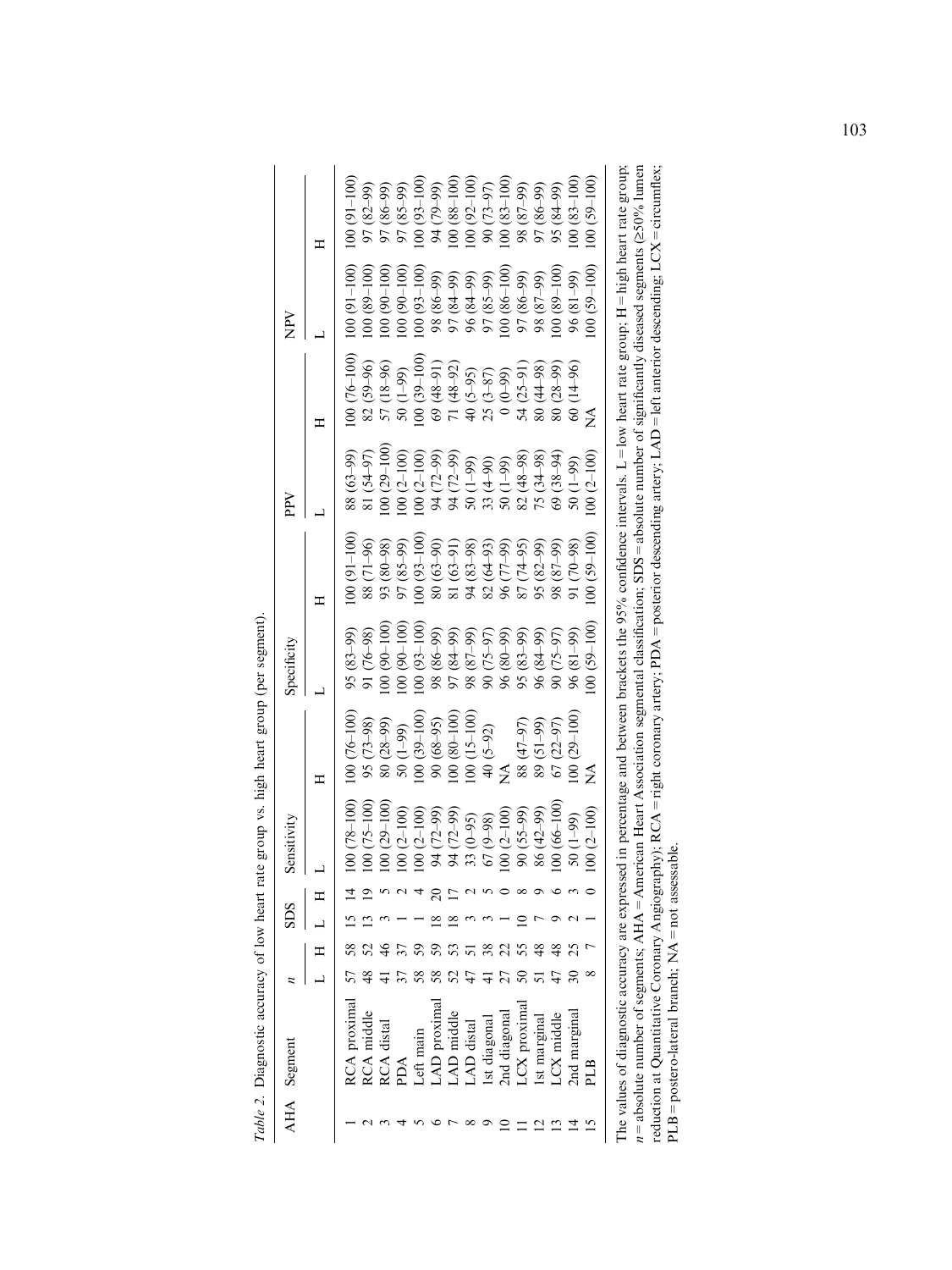| Overall     | Low HR      | High HR     |
|-------------|-------------|-------------|
| Sensitivity | $92(85-97)$ | $90(82-93)$ |
| Specificity | $96(93-97)$ | $92(89-94)$ |
| <b>PPV</b>  | $82(73-91)$ | $70(61-83)$ |
| <b>NPV</b>  | 99 (97–99)  | 98 (95–98)  |

The values of diagnostic accuracy are expressed in percentage and between brackets the 95% confidence intervals.  $PPV =$  positive predictive value;  $NPV =$  negative predictive value; HR=heart rate.

in percentage with 95% confidence intervals. The differences in demographics were tested with an unpaired  $T$  test. The differences in diagnostic accuracy were tested with a non-parametric Cramer's V test. A  $p < 0.05$  was considered significant.

### **Results**

There were no significant differences between the two groups regarding age, gender, body weight and Agatston Calcium score (Table 1). The mean HR during the scan for the overall population was  $57 \pm 7$  bpm. After sorting the population in the two groups the resulting mean HR was  $52 \pm 4$  bpm and  $63 \pm 5$  bpm ( $p < 0.001$ ) for Low HR and High HR, respectively.

Overall, 1310 coronary segments (mean=10.9 segments/patient)  $\geq$ 2 mm were available for the comparison between MSCT-CA and CA MSCT-CA and CA (Table 2). Of these, 652 (50%) were available in Low HR and 658 (50%) in High HR. There were 219 significant coronary lesions available for analysis. Of these, 105 (49%) in group Low HR and  $114$  (51%) in group High HR.

The overall sensitivity, specificity, positive and negative predictive value for the detection of significant stenosis were 92, 96, 82 and 99% for Low HR and 90, 92, 70 and 98% for High HR  $(p<0.05$  – Table 3). The difference in diagnostic accuracy between the two groups was not significant when segments were compared separately  $(p>0.05)$ .

## **Discussion**

In our experience image quality in MSCT-CA is reduced with the progressive increase in heart rate. This has been previously reported on 4-row MSCT equipments [4, 5].

Our study confirms these observations. In fact, a higher HR determines a significant reduction in overall diagnostic accuracy. In the population of patients that we retrospectively enrolled the other parameters that could have affected diagnostic accuracy (e.g. demographics, coronary calcifications, etc) were all not significantly different. The



Figure 1. Example of lesion missed at CT because of motion artifact. The patient underwent the scan with a heart rate of 75 bpm. The CT images (A) performed in longitudinal curved multiplanar reconstruction  $(A - lower image)$  and in longitudinal multiplanar  $(A$ upper images) show a vessel wall thickening of the proximal left anterior descending artery (arrowheads). The conventional coronary angiography instead demonstrates a significant lesion of the proximal segment of the same vessel (B).